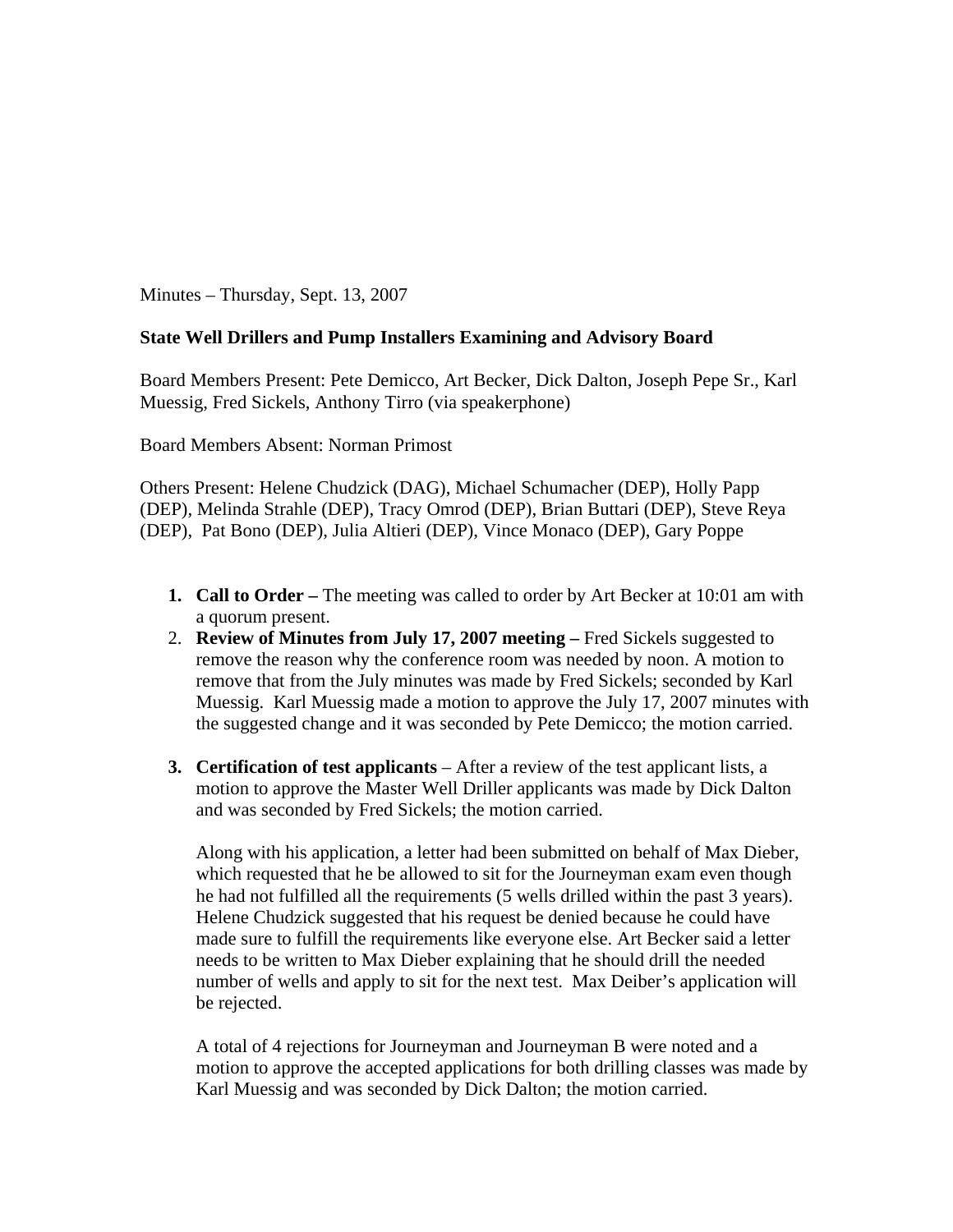- **4. Written Challenges to Test Questions** At 10:12am, Open Session was suspended and the Board entered an Executive Session in order to review the questions which were being challenged. The Board returned to Open Session at 10:47am.
- **5. Summary of Test Questions Review** Joe Pepe and Norman Primost reviewed and revised the Pump Installers exam. Some questions were eliminated and some were revised. Questions that tested more technical knowledge were added, along with more questions being added to the regulatory section. Norm Primost and Joe Pepe believe the Pump Installers exam is now complete and correct.
- **6. Board Vacancy –** Eight applications have been received. A recommendation needs to be given to the commissioner, so DEP staff asked the Board members for their input on what expertise might be missing from the Board. Art Becker mentioned that the Board lost someone with experience in North Jersey (hard rock). He also noted that he has mostly environmental experience, Anthony Tirro has more geotech experience, and Norm Primost has water well experience. He suggests possibly looking for someone with experience installing large, deep, production wells. It was also mentioned that someone with obstruction (fishing) experience would be useful. Fred Sickels suggested having conversations with each applicant in order to gauge their level of interest in the position. Joe Pepe would like someone with more pump experience. Karl Muessing suggested possibly choosing a Master Well Driller because they tend to have more experience with a wider range of issues.
- **7. Technical Issues –** Steve Reya reviewed recent correspondence and actions with regards to the Morrison grout demonstration. A letter dated August 6, 2007 was received by the Bureau, which stated that Morrison recognizes that the grout mixture did not meet regulatory specifications and noted that the pump was malfunctioning the day of the demonstration. Morrison later notified the Bureau that they would not be scheduling a new grout demonstration; they would instead be drilling-out the 14 wells that were grouted with the flawed mixture and one additional well that they were not able to grout properly due to suspected borehole collapse. The Bureau sent a letter on September 10, 2007 stating that Morrison must notify the Bureau of all pending drilling and/or re-drilling so that the Bureau can be onsite. This work is anticipated to occur within approximately 6 weeks.
- **8. Status of Continuing Education –** Melinda Strahle presented a summary of her research on other states' continuing education programs for well drillers (hand-out in meeting folders). 22 of 50 states have continuing education for their licensed well drillers. Art Becker noted that numerous states are also trying to start CE programs and he would find out who they are. He mentioned that Florida and North Carolina have the most strict and demanding CE programs that he knows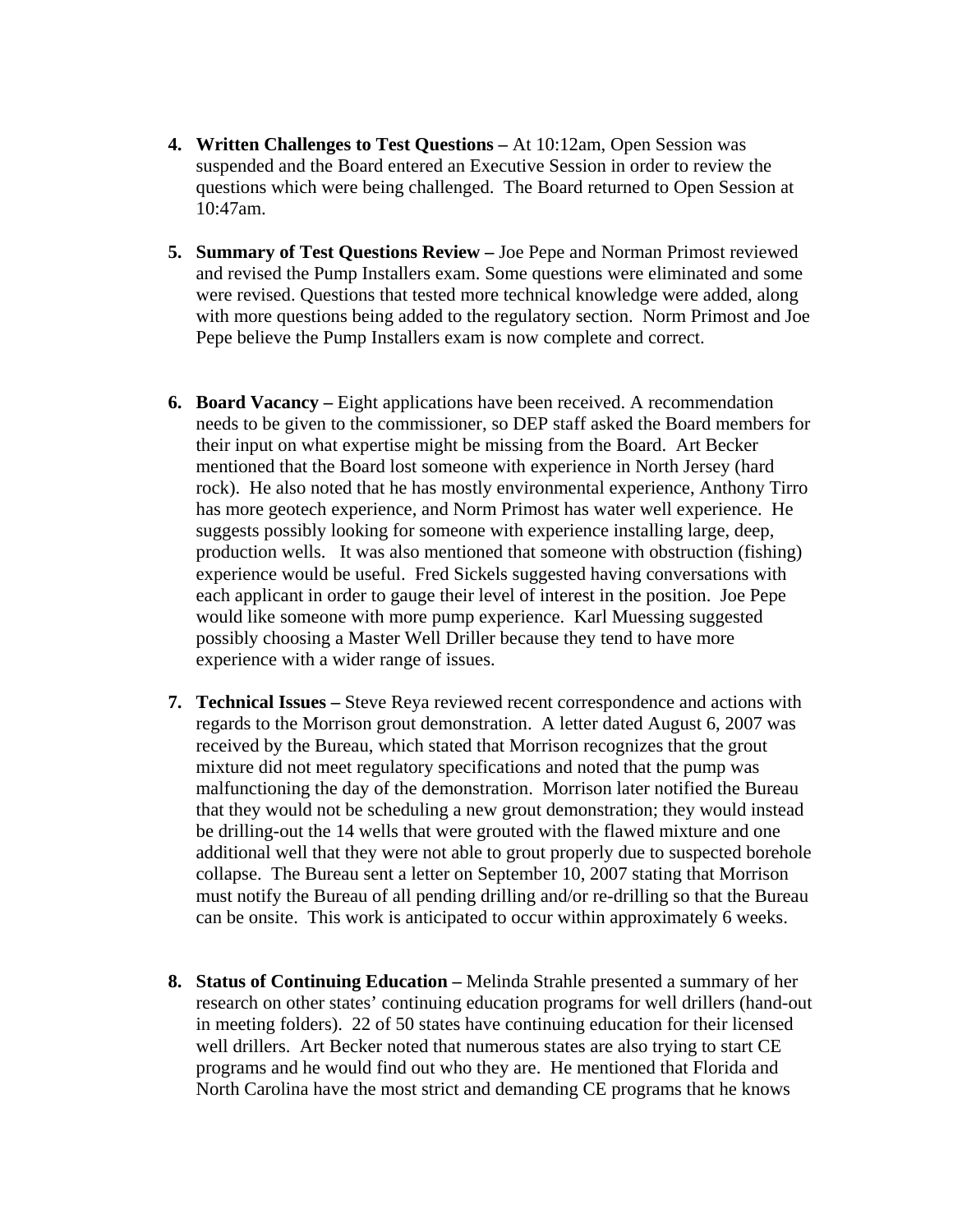of; suggested looking at those programs for ideas. Fred Sickels suggested looking at other areas of the DEP that have CE programs and discerning if BWS&WP could copy-cat their programs. Art Becker noted that CE would help the NJ Groundwater Association financially, especially if the number of internet credits is limited. Fred Sickels left the meeting at 12:12 pm.

- **9. Progress of E-Permitting Development** Michael Schumacher gave a presentation of the E-Permitting system (showed web pages, etc).
- **10. Reporting Pumping Capacities** Vince Monaco discussed how the Bureau is looking to identify entities with wells that contain pumps that are rated greater than 35 gpm (in the Highlands) and greater than 70 gpm (rest of the state). The Bureau would like to have wells/pumps registered (water use registration). Initially this registration would be voluntary, however we will eventually change the rules. The Bureau will ask drillers and pump installers for help in getting the information out to homeowners. Joe Pepe asked what was the proper way to report a pump installation in a residential well; Bureau said he could submit a "revised" well record. Joe Pepe suggested adding an additional screen to E-Permitting for that purpose. Pat Bono will email information to the NJGWA to be put in the newsletter, information will be added to the Well Permitting website, and flyers will be sent out with permits.
- **11. Obtaining Pre-Approvals for Setback Minimums** The Bureau is having trouble making informed decisions about setbacks with the limited information that is submitted with permit applications; wants homeowners to get variance approvals from their local authorities before submitting a well permit request via a driller. Art Becker questioned how this new policy would be implemented, how it would impact the industry, and was concerned that it would become another task for the drillers to do. He asked the Bureau to make sure that the wording of the regulation will specifically state who's responsibility it is to get the local approval.
- **12. New Business/Public Comments** Gary Poppe had previously submitted a letter to the Board regarding a complaint against John Ricigliano (Well Doctor). He cited a number of instances where Mr. Ricigliano has been involved in questionable practices regarding well construction and/or lack of permitting. Art Becker emplored the Bureau to take action in this matter. He stated his frustration with the lack of enforcement action against negligence, and believes it sends the wrong message to drillers who do the right thing.Joe Pepe wanted to know the procedure for moving forward with action, legal complaints, etc. Pat Bono mentioned that allegations are being brought to Enforcement. Vince Monaco said that the Bureau would look into the matter, along with other "bad actors". Julia Altieri noted that Notices of Non-Compliance (NONC's) and Settlement Offer Letters (SOL's) are sent and that most matters get resolved, however there is a